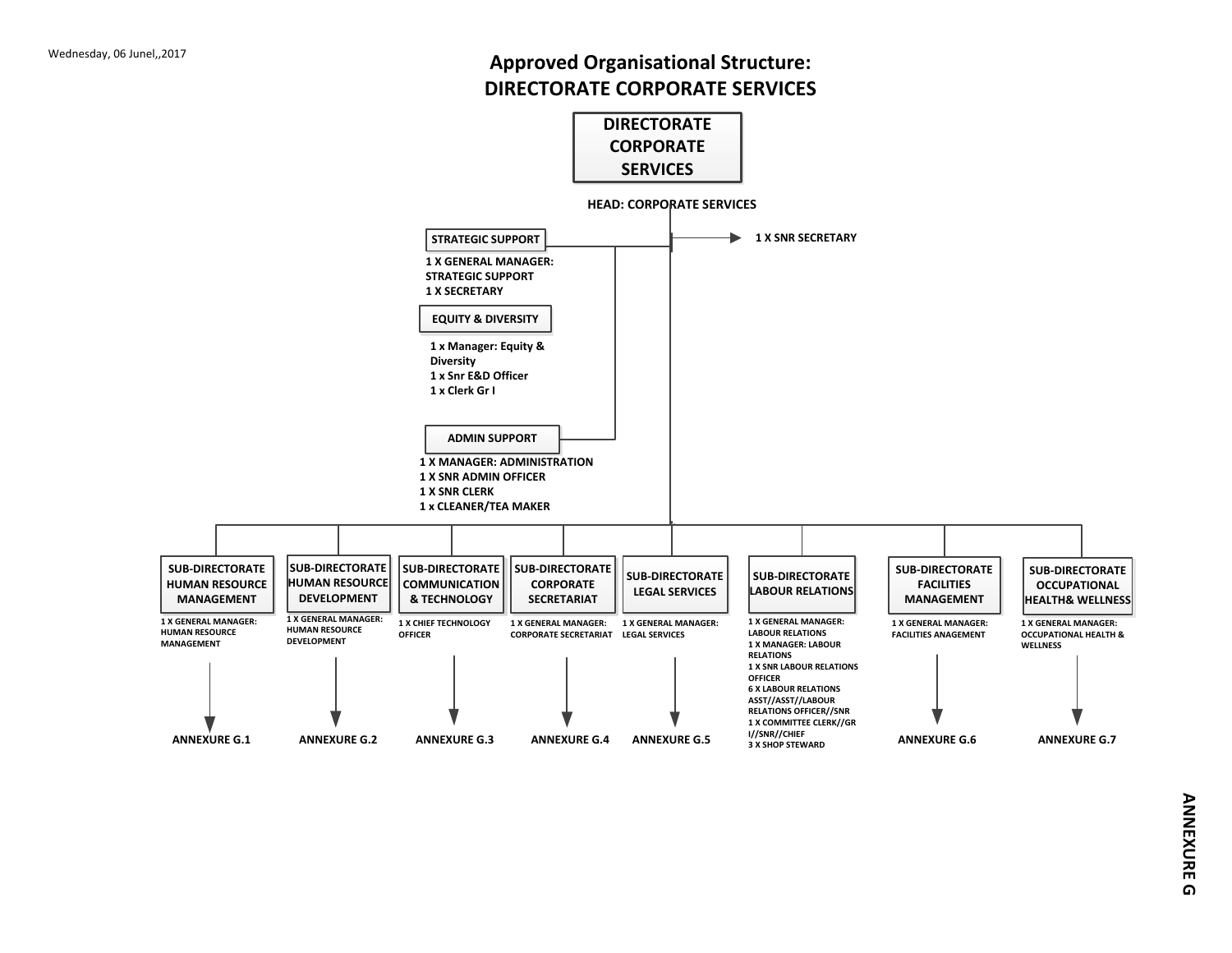#### **SUB-DIRECTORATE HUMAN RESOURCE MANAGEMENT**

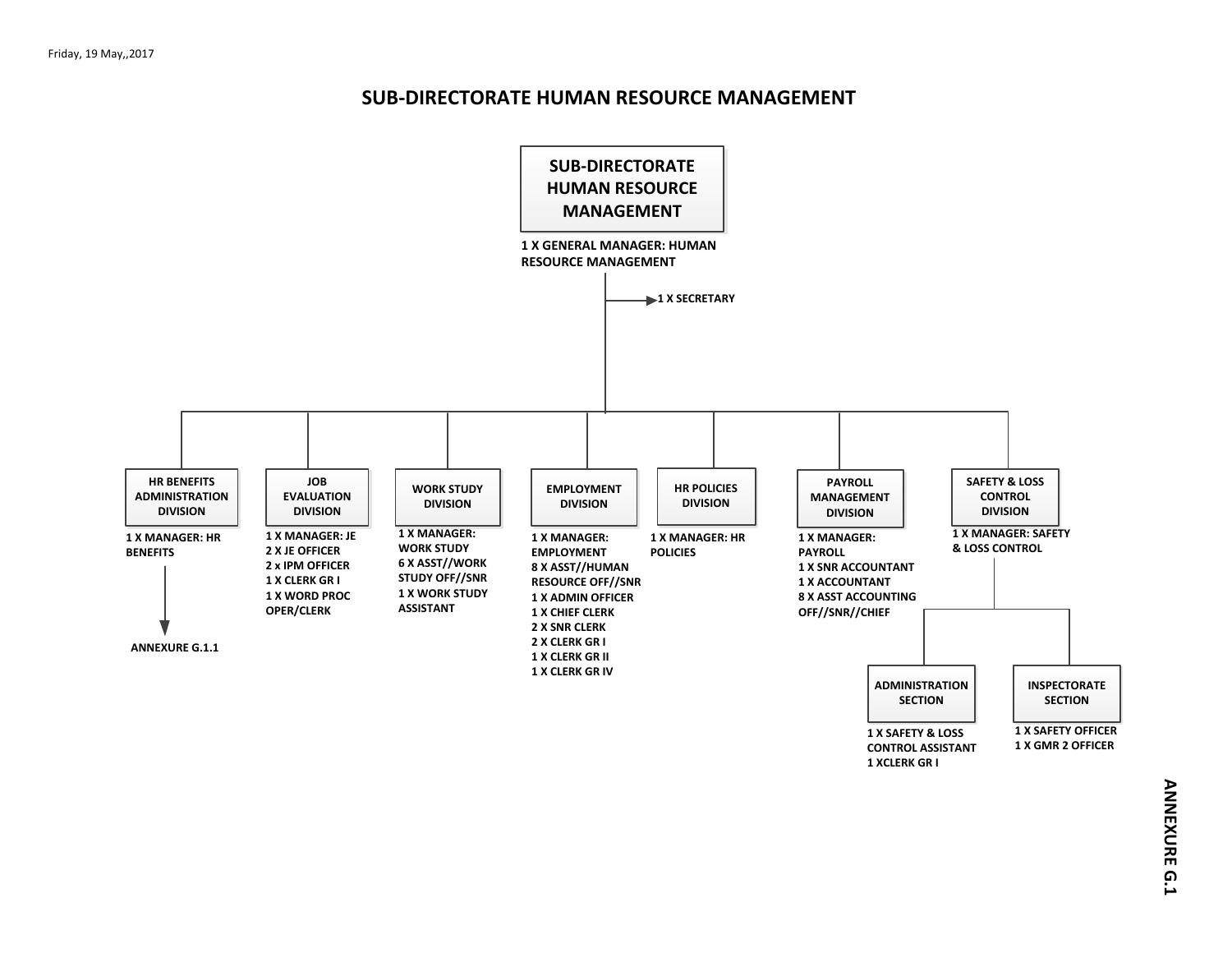#### **HUMAN RESOURCE BENEFITS ADMINISTRATION DIVISION**

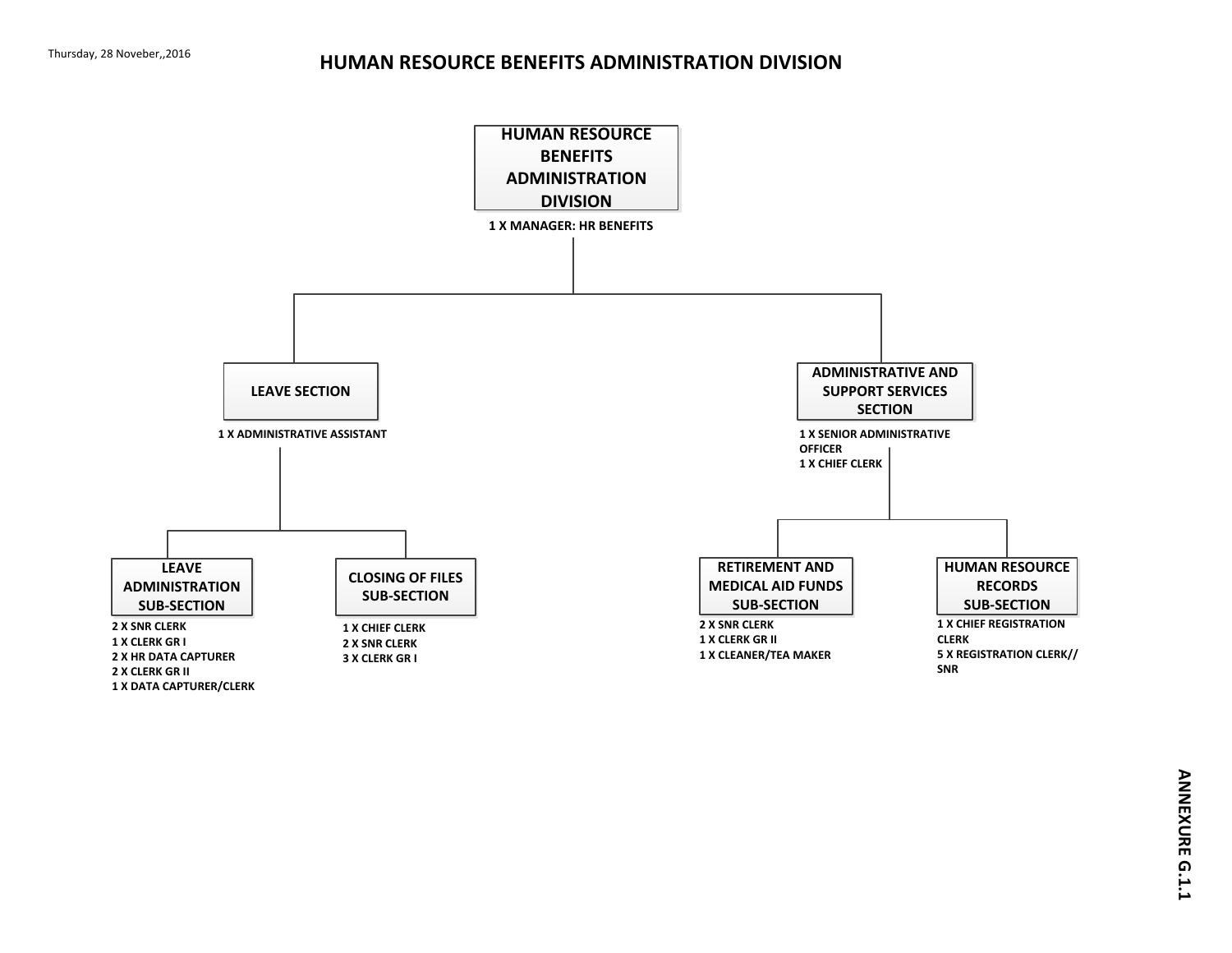# **SUB-DIRECTORATE HUMAN RESOURCE DEVELOPMENT**

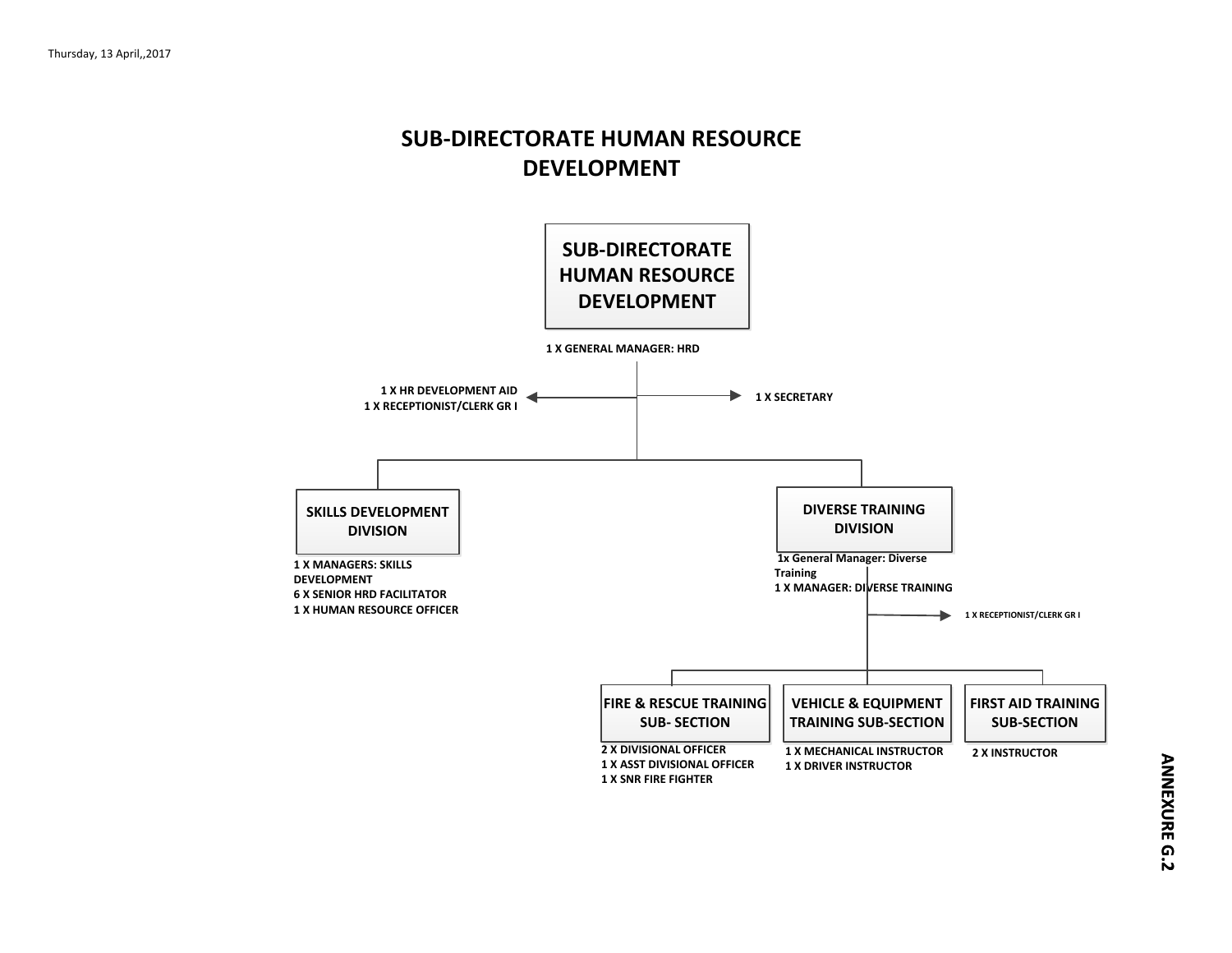#### **SUB-DIRECTORATE COMMUNICATION & TECHNOLOGY**

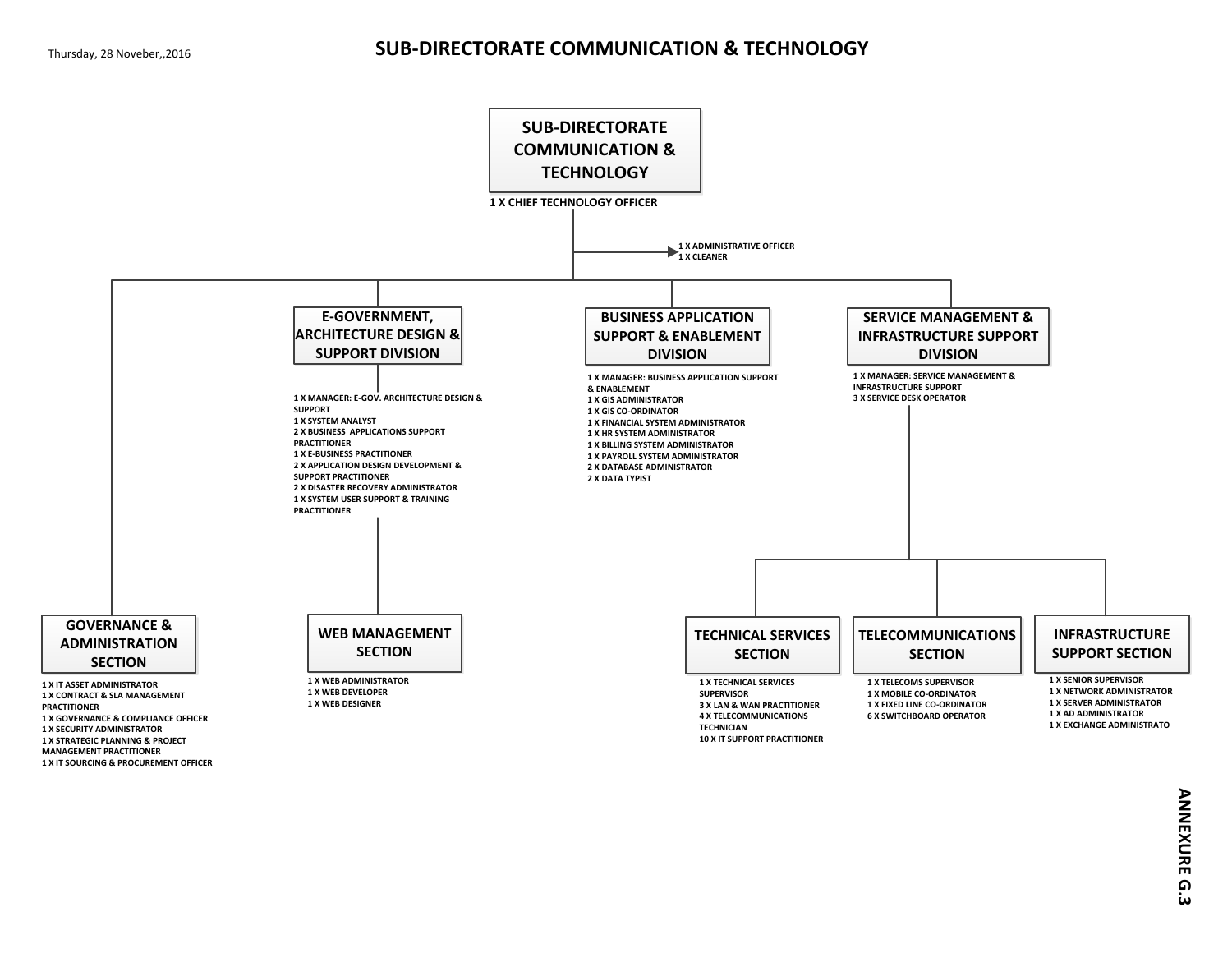#### **SUB-DIRECTORATE CORPORATE SECRETARIAT**

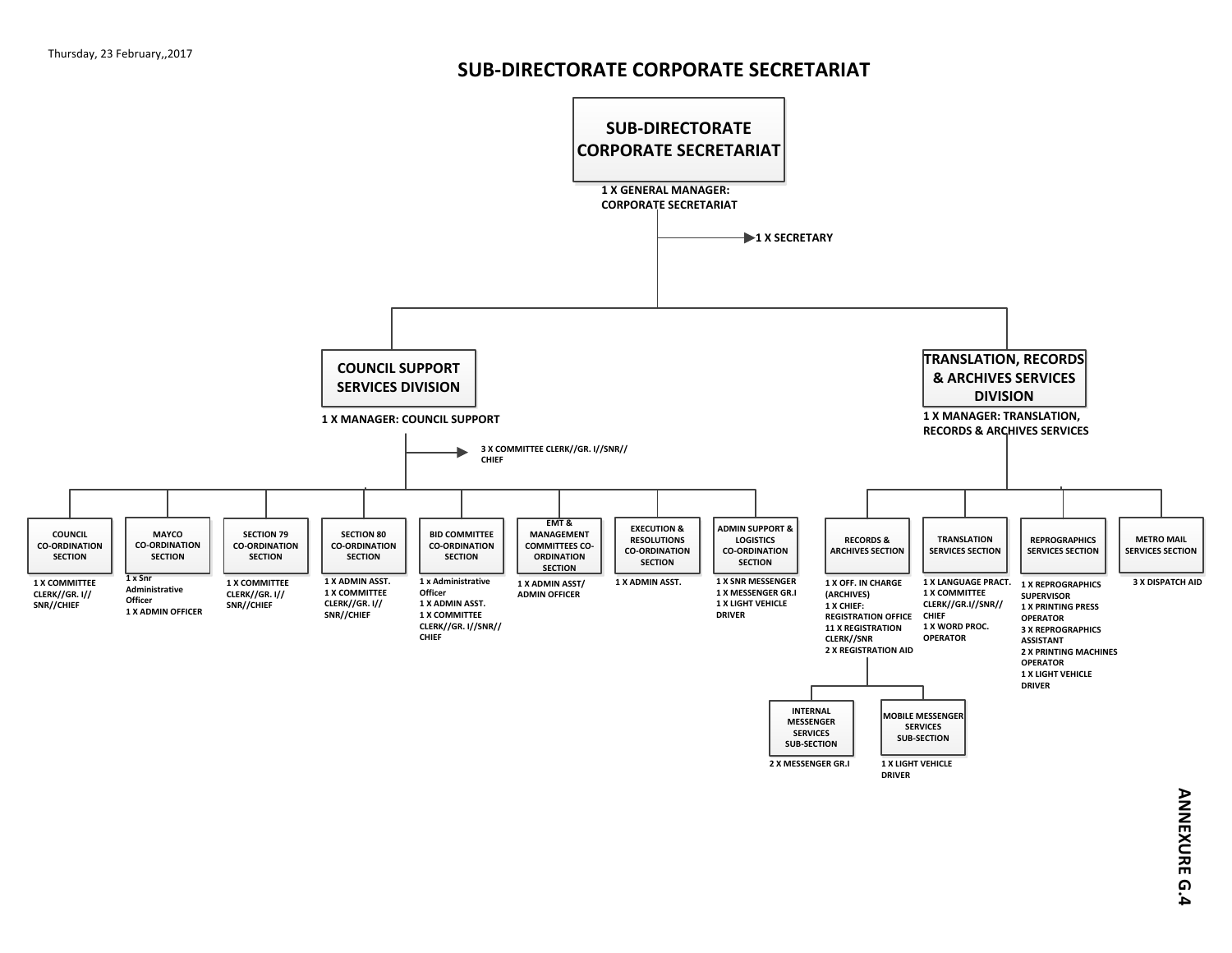#### **SUB-DIRECTORATE LEGAL SERVICES**

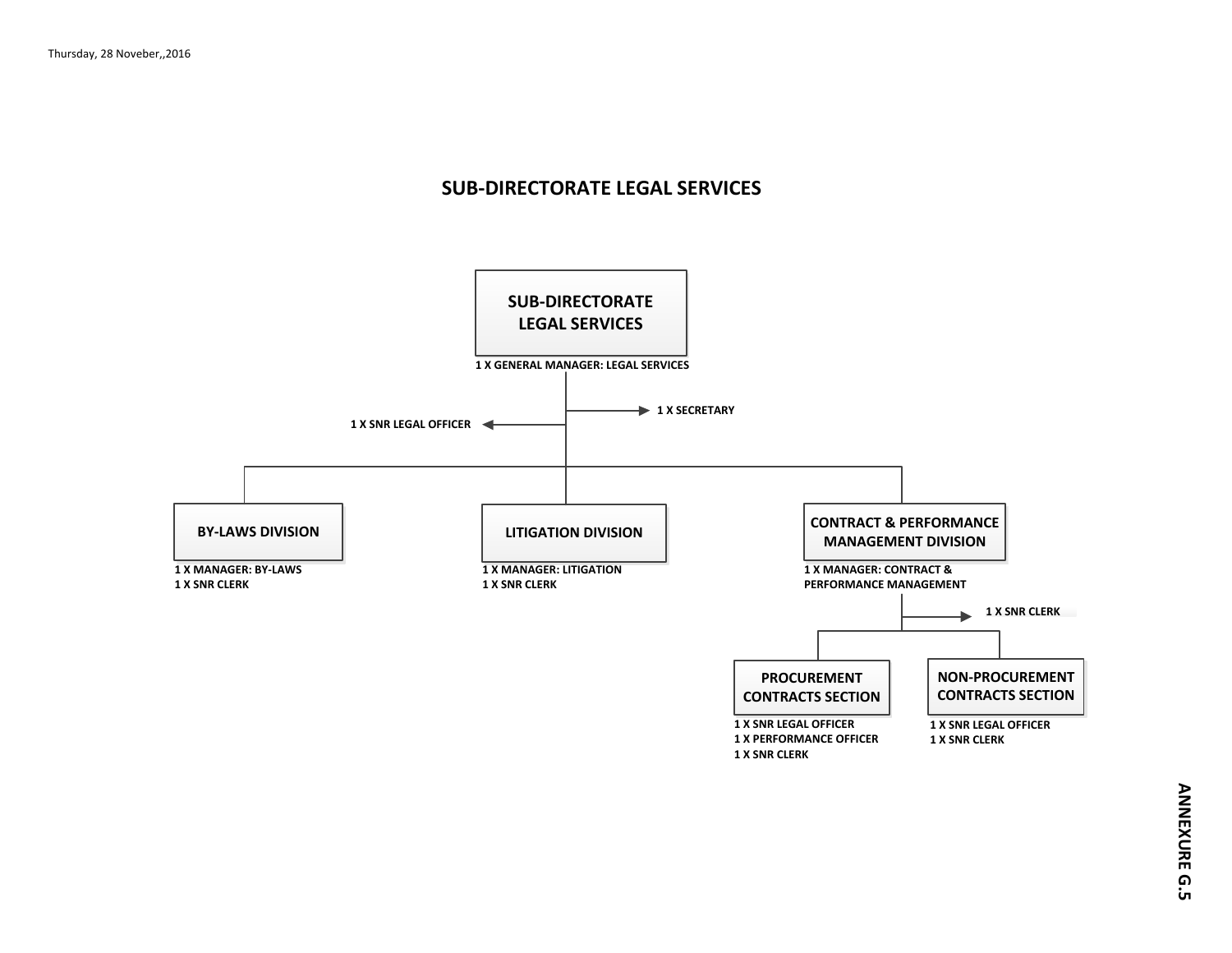# Wednesday 07 June,,2017<br>SUB-DIRECTORATE FACILITIES MANAGEMENT